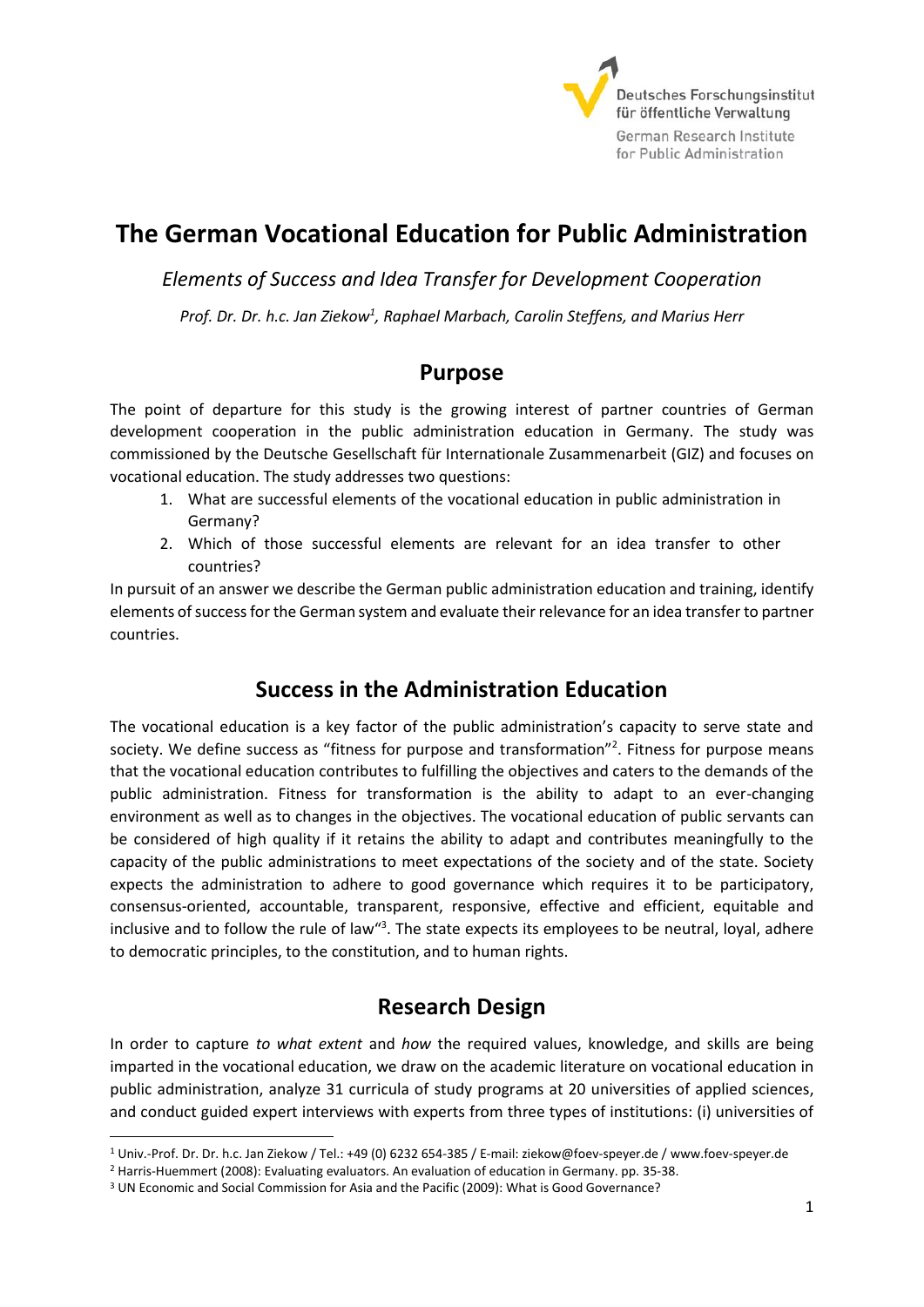applied sciences for the higher intermediate civil service; (ii) vocational schools for public administration and (iii) human resources departments at government institutions. For the interviews, we selected four federal states (Baden-Württemberg, Bremen, Saxony, Thuringia) reflecting the diversity in the federal republic with respect to state size, historical background (east and west) as well as the type of university of applied sciences involved in public administration education. Additionally, we conducted interviews with development cooperation experts to select relevant elements of the administration education.

#### **Limitations**

This study has a clear focus on vocational education and leaves aside continuing vocational education for experienced professionals. The transferability can be assessed only broadly in this study because the conditions of public administrations differ considerably between countries with respect to the education system, the labor market, the structure of the administration and the value attributed to practical knowledge and skills. To enhance transferability, we lay out some basic requirements for transfer, in the full study report we will explain the preconditions for individual transferrable elements.

## **German Education for Public Administration**

The German public administration has a continental European federal tradition with a strong legalistic culture and strong rule of law. All administrative action has to be based on or justified by law. Due to the strong federalism the subnational levels are highly important. Of all employees in the public administration, only 12% are employed at the federal level, compared to 53% at the state level, and 35% at the municipal and county level. The German civil service system is relatively lean with a 10% share of all employment, mostly because welfare is traditionally provided by the third sector but financed by the state. 4

Over the course of the past two centuries, the training of public servants remained remarkably constant. The training requires multiple years of training before entering the job and links theory and practice. Alongside this extensive training, several principles were developed that still persist today: the merit principle which requires applicants to meet high standards in exams before entering public service, appropriate salaries, lifetime employment, and a highly differentiated disciplinary system. The German public service was remarkably effective throughout all this time, but the loyalty to the head of government and the strong hierarchical structure made it possible to use the bureaucracy for whatever purpose in the past. One consequence of the bureaucracy's involvement in atrocities in Nazi Germany was to root democratic and human rights principles as a foundation of values in the vocational education.

The German civil service is divided by qualification levels and by employment status. A person may either be employed regularly with an individual contract as employee (*Angestellte/r*) or as civil servant (*Beamte/r)* which establishes lifetime tenure with special rights and obligations. Both forms of employment exist at every qualification level. When speaking of civil service, we refer to both types of employment. The German civil service is divided into three qualification levels: the intermediate level civil service, the higher intermediate civil service and the higher civil service.<sup>5</sup>

 $\overline{a}$ 

<sup>4</sup> Kuhlmann/Wollmann (2013): Verwaltung und Verwaltungsreformen in Europa. p. 79.

<sup>5</sup> Due to rising professional requirements the ordinary civil service ranking as the lowest level has become obsolete. Hence, it will not be discussed here.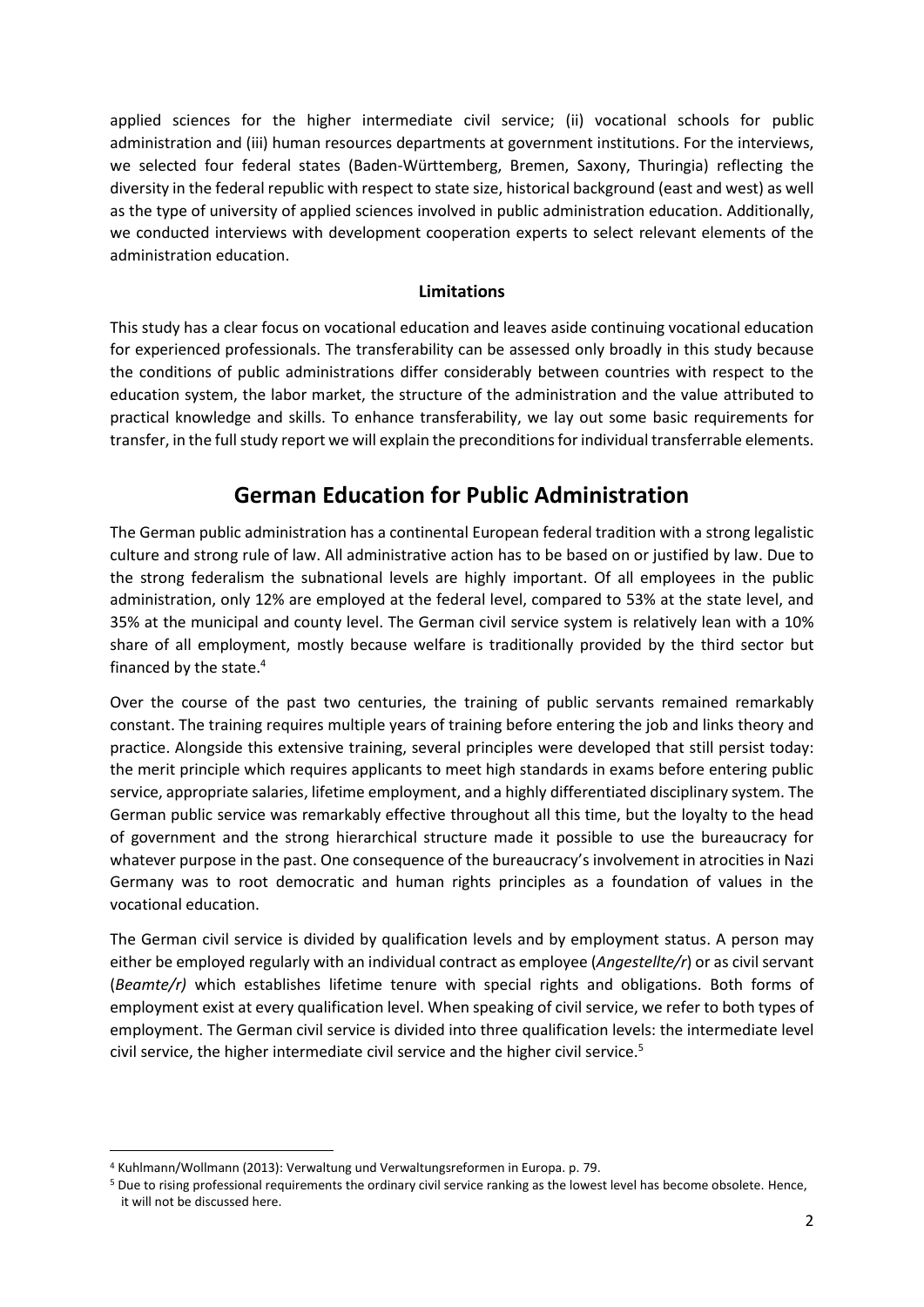



**Germany's dual vocational training system** evolved from apprenticeships which are forms of on-thejob training where practitioners pass their knowledge on in exchange for work. The dual vocational training system combines apprenticeships in a company or agency with vocational education at a vocational school. After completing their vocational training the apprentice gets certified and awarded the status of "journeyman". The system enables a highly standardized and comparable education in combination with the more specific on-the-job training, which allows employees fairly high mobility on the labor market.

The goal of the vocational administration education is to form "administration all-rounders". The competences imparted are profound knowledge in the application and implementation of law, accompanied by management and organizational skills as well as high communication skills. The main values imparted are adherence to and conviction of the rule of law, welfare orientation as well as service orientation.

#### **Intermediate level**

The vocational education and training program lasts three years and allows for specializations on the federal, state, or municipal and county level.<sup>7</sup> The education is predominantly practical (70 %) and takes place at the agency, the theoretical part taught at vocational schools amounts to 880 lessons (45 min each) and an additional 420 lessons in the specializations. <sup>8</sup> Theoretical education is provided by practitioners, vocational teachers, and lawyers. Schooling is organized in blocks of several weeks. The practical part consists of on-the-job training at the agency where the apprentices usually rotate

 $\overline{a}$ <sup>6</sup> Reichard/Röber (2012). Ausbildung der Staatsdiener von morgen. Bestandsaufnahme, Reformtendenzen, Perspektiven. p. 14.

<sup>7</sup> For the direct entry as a medium-level civil servant, there exists a completely school-based vocational training program which will not be described here as states and municipalities increasingly switch to the dual vocational training program. <sup>8</sup> 178. Innenministerkonferenz (1999): Anforderungen für Studiengänge an internen Fachhochschulen. Zur Wahrung der Einheitlichkeit laufbahnrechtlicher Anforderungen nach § 14 Abs. 2 bis 4 BRRG (Anlage 2 zu Nummer 26 der Beschlüsse).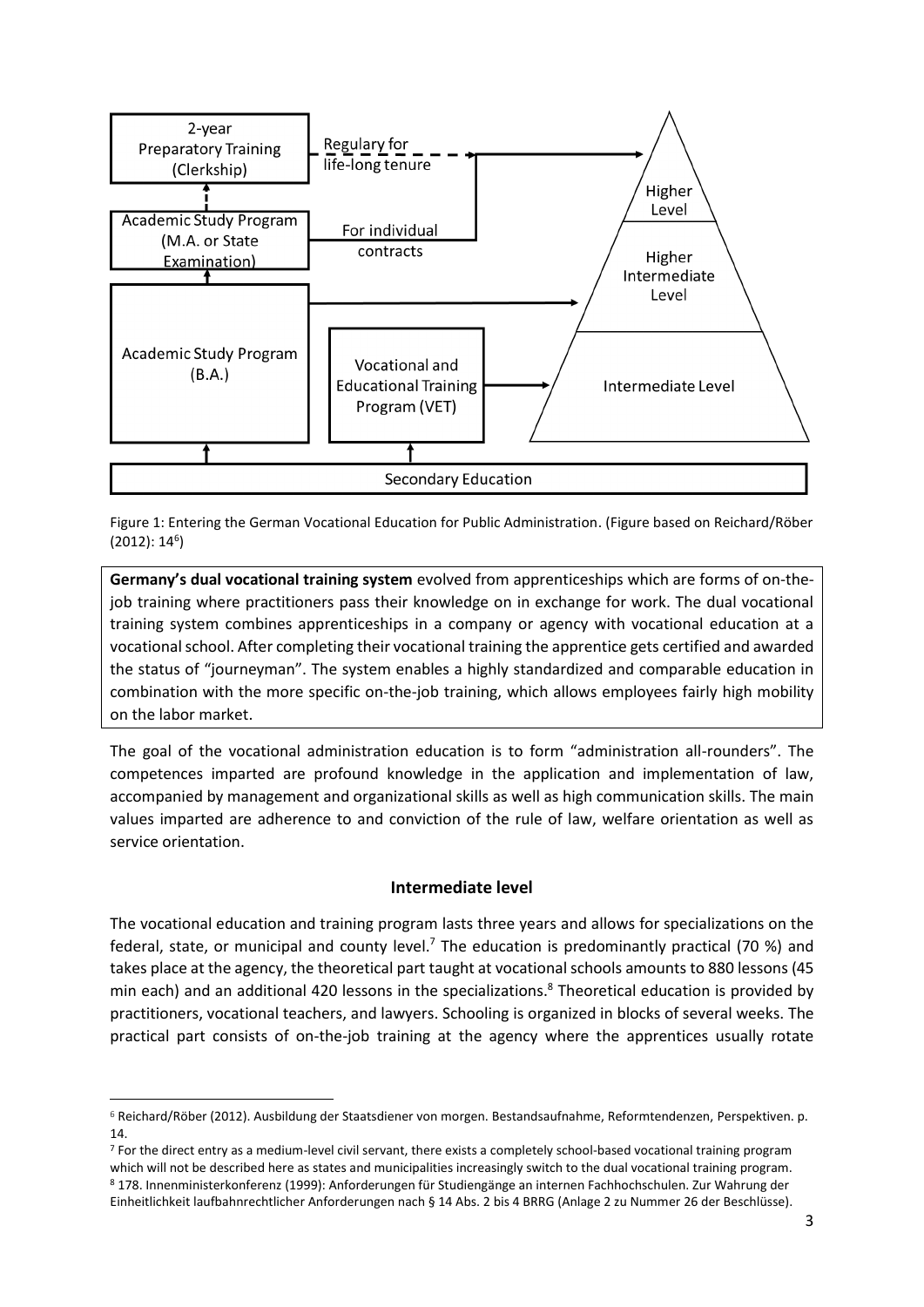through 8 to 20 different branches of the agency and work supervised by qualified and certified trainers.

### **Higher Intermediate Level**

The higher intermediate civil service constitutes the "backbone of the administration". Similar to the dual vocational training at the intermediate level, the study program consists of both theory and practice. The shares of subjects (figure 2) show the focus on practice (27%) and law (23%) which is followed by an interdisciplinary mix of business and economics (18%), and administrative and social sciences (11%). Even if not in a prominent position, additional skills and project management courses make up about 8% of the studies which show that complementary skills are taught as well. The shares also reflect broadly the composition of teachers who are usually academic experts in their respective fields with practical experience outside academia.



Figure 1: Subject Shares of the Study Program (in %). The table is based on all 31 Public Administration study programs offered in Germany of which 28 culminate in a bachelor's degree and 3 in an equivalent diploma. Study programs such as "Public Management" are included.

## **Successful Elements of the German Public Administration Education**

### **Recruitment**

- $\triangleright$  The selection criteria are deduced from the job profile and focus on performance in school and on social skills.
- $\triangleright$  The selection process generally follows three stages: The human resources department preselects the written applications and invites promising candidates to a written test. The test results and school performance are weighted and translated by the Human Resources department to a ranking list. The best candidates are invited to job interviews in which their social skills and aptitude for the job will be assessed.
- $\triangleright$  The appeal of the dual education programs is strong because of job security and family-friendliness in the administration.

### **Dual education system**

 $\triangleright$  The dual education system can be considered successful due to its contents, organization, qualified teachers and instructors, and its institutional setting. The goal of training administration allrounders is pursued through an interdisciplinary program with a focus on law.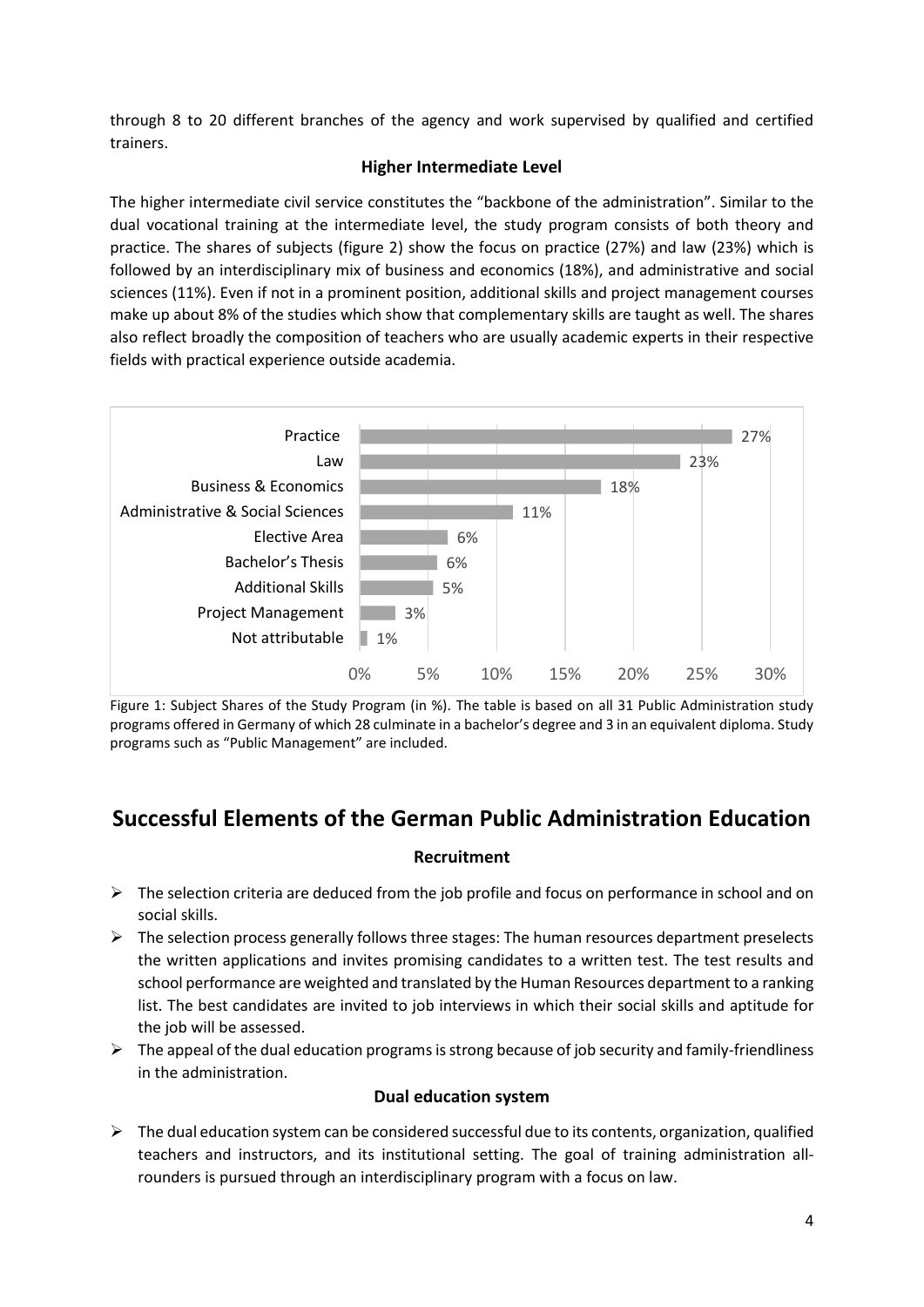- $\triangleright$  The combination of theory and practice allows students to apply their theoretical knowledge in a practice-oriented way, acquire practical knowledge about the structure and organization of the administration as well as its procedures, improve their social skills in contact with colleagues and citizens, and, finally, to adopt values by way of socialization in the agency.
- $\triangleright$  The organization of the education programs is characterized by the alternation of theory and practice, several practice stations with qualified instructors and instruction managers that offer guidance.
- $\triangleright$  The interdisciplinary composition of the teachers' body helps convey different perspectives.
- $\triangleright$  The institutional setting ensures fitness for transformation by way of a comprehensive quality management system: Evaluations of coursework, teachers and institutions provide the basis for quality management. Institutionalized boards at multiple levels serve as platforms for exchange that together include most stakeholders and have clear procedures and responsibilities for keeping education up-to-date and, if necessary, to reform it.

Jointly, the program enables the graduates to take on multiple perspectives on the actions and consequences of the administration and make adequate decisions in complex situations.

# **Potential Elements for an Idea transfer**

Before describing the elements for an idea transfer, we need to highlight some preconditions that facilitate an idea transfer. The following list is not conclusive, instead it needs to be adapted to the context of a country's public administration and its education system.

- $\triangleright$  The first step should be conducting a needs assessment in order to know what competences are needed.
- $\triangleright$  The recruitment for the administration should be based on performance and aptitude and not on political loyalty to provide the administration with the best students.
- $\triangleright$  Practical knowledge should be valued and appreciated as it is the basis to implement rules and legislation properly and to execute plans effectively and efficiently.
- $\triangleright$  The public administration should be attractive to employees in the long run in order to avoid brain drain to the private or the third sector which would render a vocational education little effective for the administration.

### **Idea transfer**

- 1. Recruitment can be improved by defining selection criteria, by introducing a multi-stage selection process as described in the section on recruitment above. In the case of lacking quality or quantity of applicants, target-group oriented advertisement should be considered.
- 2. The "dualization" of the public administration education is a two-pronged approach which encompasses increasing the practical components where programs are highly theoretical and increasing the theoretical components where vocational education reduces mainly to on-the-job training. The preconditions are financial and human resources for setting up such a system as well as regulations to delineate a clear framework for the cooperation between theory and practice.
	- a. To increase practice shares the practical stations need to be defined together with learning objectives, cooperating agencies need to be found and cooperation agreements between schools and agencies should be adopted. The agencies should appoint instruction managers in the human resources department as well as instructors in the different branches of the agencies. The instructors in the agencies should receive teaching skills training to ensure a practical education of high quality.